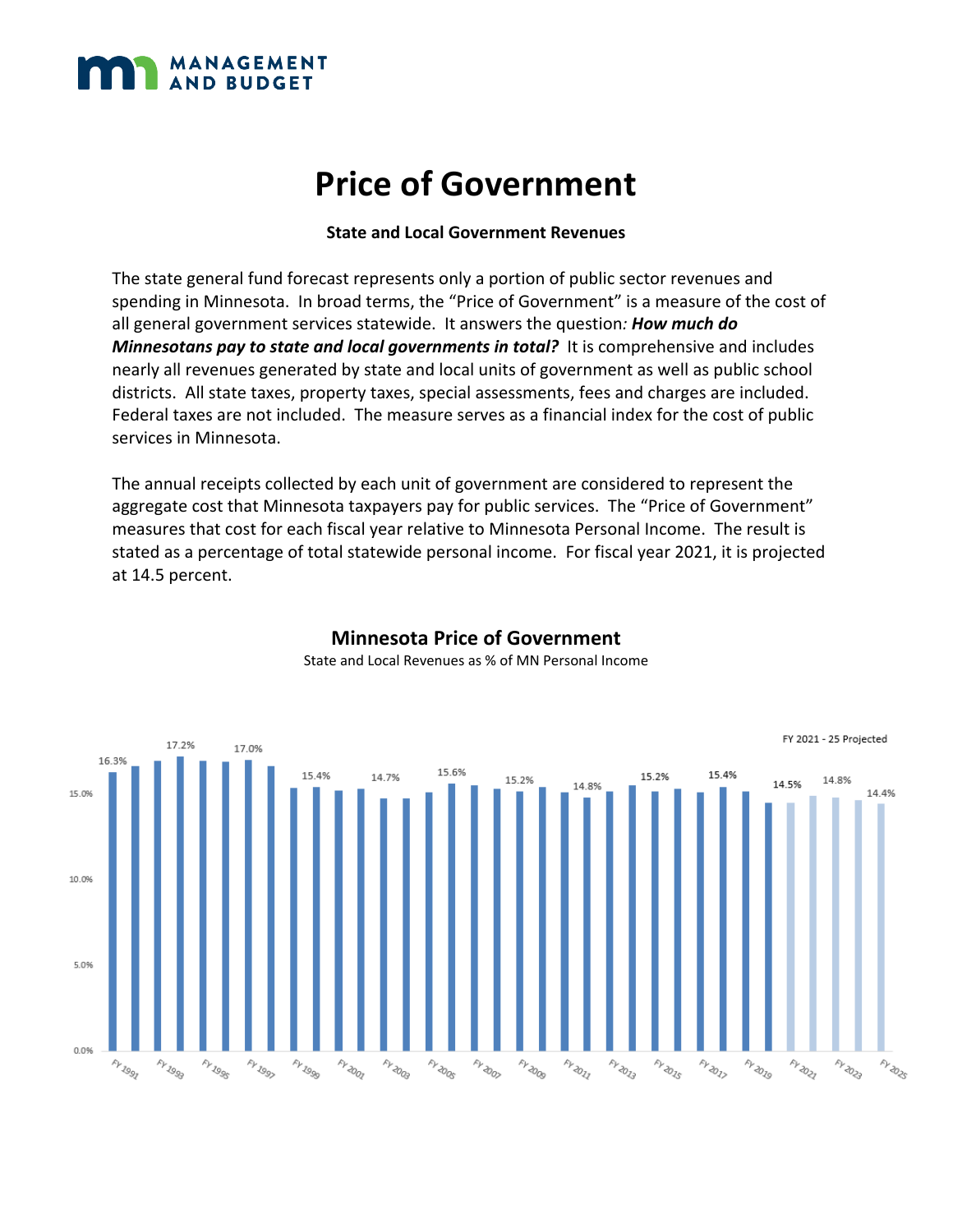Because the price of government focuses on revenues collected by the state, local governments, and school districts, it is designed to be a performance measure for both taxpayers in general and policymakers during the budget development process.

The following table shows the revenues collected at each level of government, excluding federal grants and excluding intergovernmental revenues such as state aid to school districts, cities and counties. The results are called "own source" revenues and represent the taxes, fees and charges at each level of government.

|                  | <b>Own Source Revenues</b> |
|------------------|----------------------------|
| (\$ in millions) |                            |

|                                                                     | <b>Actual</b><br>FY 2020 | <b>Percent of</b><br><b>Total</b> | Projected<br>FY 2021 | <b>Percent of</b><br><b>Total</b> |
|---------------------------------------------------------------------|--------------------------|-----------------------------------|----------------------|-----------------------------------|
| <b>State Revenues</b>                                               |                          |                                   |                      |                                   |
| <b>Tax Revenues</b>                                                 | \$26,225                 |                                   | \$27,252             |                                   |
| <b>Non-Tax Revenues</b>                                             | 4,203                    |                                   | 4,842                |                                   |
| <b>Total State Revenues</b>                                         | 30,427                   | 61%                               | 32,094               | 62%                               |
| <b>Local Non-School Revenues</b>                                    |                          |                                   |                      |                                   |
| <b>Tax Revenues</b>                                                 | 7,667                    |                                   | 7,949                |                                   |
| <b>Non-Tax Revenues</b>                                             | 7,864                    |                                   | 7,998                |                                   |
| <b>Total Local Non-School Revenues</b>                              | 15,530                   | 31%                               | 15,947               | 31%                               |
| <b>School District Revenues</b>                                     |                          |                                   |                      |                                   |
| <b>Tax Revenues</b>                                                 | 3,090                    |                                   | 3,292                |                                   |
| <b>Non-Tax Revenues</b>                                             | 836                      |                                   | 849                  |                                   |
| <b>Total School District Revenues</b>                               | 3,926                    | 8%                                | 4,142                | 8%                                |
| <b>Total Own Source Revenues</b>                                    | \$49,884                 |                                   | \$52,182             |                                   |
| <b>Minnesota Personal Income</b>                                    | \$343,356                |                                   | \$359,315            |                                   |
| <b>Governmental Revenue as Percent of</b><br><b>Personal Income</b> | 14.5%                    |                                   | 14.5%                |                                   |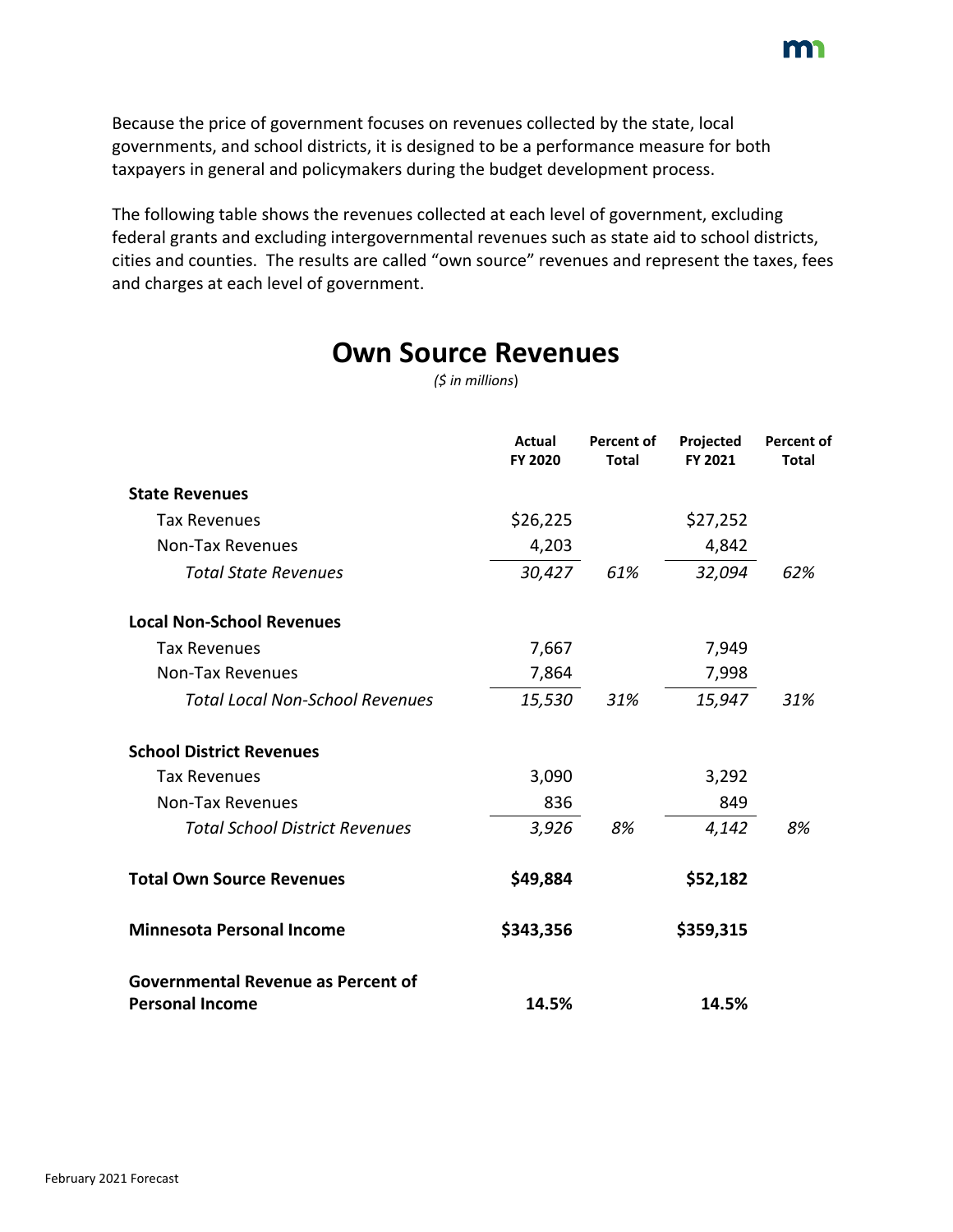In FY 2021, of all payments Minnesotans will make in taxes, fees and charges, the state will collect 62 percent. Counties, cities, and townships will collect about 30 percent, while school districts will collect about 8 percent. However, once intergovernmental aids are considered, the state will spend only 36 percent of the total, while non-school local governments will spend 37 percent, and school districts will spend 27 percent.



A table showing price of government data follows. It includes major taxes and other revenue sources for FY 2010 through FY 2025 shown by level of government.

Personal income data is obtained from the Bureau of Economic Analysis. Minnesota Personal income is the income that Minnesota residents get from paychecks, employer-provided supplements such as insurance, business ownership, rental property, Social Security and other government benefits, interest, and dividends.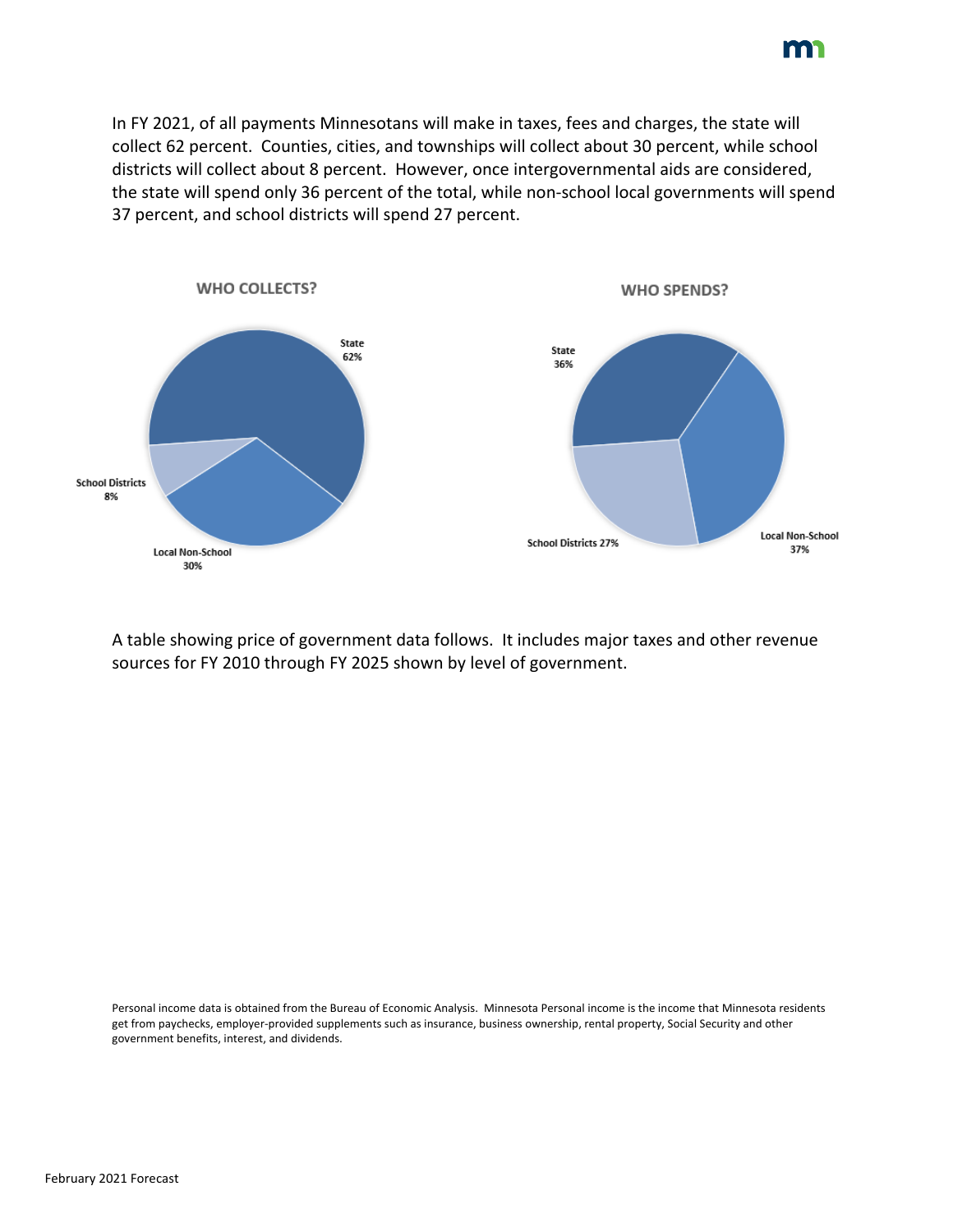| (\$ in Thousands)                         | Actual<br><b>FY 2010</b> | Actual<br><b>FY 2011</b> | Actual<br><b>FY 2012</b> | Actual<br><b>FY 2013</b> | Actual<br>FY 2014 | Actual<br><b>FY 2015</b> | Actual<br><b>FY 2016</b> | Actual<br>FY 2017 | Actual<br><b>FY 2018</b> | Actual<br>FY 2019 | Actual<br><b>FY 2020</b> | Projected<br><b>FY 2021</b> | Projected<br><b>FY 2022</b> | Projected<br><b>FY 2023</b> | Projected<br><b>FY 2024</b> | Projected<br><b>FY 2025</b> |
|-------------------------------------------|--------------------------|--------------------------|--------------------------|--------------------------|-------------------|--------------------------|--------------------------|-------------------|--------------------------|-------------------|--------------------------|-----------------------------|-----------------------------|-----------------------------|-----------------------------|-----------------------------|
| <b>State Revenues</b>                     |                          |                          |                          |                          |                   |                          |                          |                   |                          |                   |                          |                             |                             |                             |                             |                             |
| Tax Revenues:                             |                          |                          |                          |                          |                   |                          |                          |                   |                          |                   |                          |                             |                             |                             |                             |                             |
| Individual Income Tax                     | 6,530,958                | 7,529,204                | 7,972,460                | 9,012,500                | 9,659,554         | 10,403,481               | 10,738,906               | 10,931,165        | 11,783,500               | 12,405,417        | 12,094,129               | 12,569,700                  | 13,278,700                  | 13,953,800                  | 14,467,200                  | 14,800,210                  |
| <b>General Sales Tax</b>                  | 4,430,792                | 4,686,836                | 4,959,128                | 5,065,744                | 5,368,451         | 5,482,099                | 5,597,268                | 5,787,027         | 5,943,479                | 6,273,252         | 6,359,516                | 6,436,795                   | 6,894,355                   | 7,232,535                   | 7,519,115                   | 7,831,755                   |
| Corporate Income Tax                      | 663,505                  | 924,613                  | 1,044,159                | 1,280,743                | 1,278,209         | 1,455,275                | 1,473,097                | 1,205,379         | 1,314,525                | 1,660,015         | 1,580,275                | 1,731,340                   | 1,677,442                   | 1,625,525                   | 1,644,467                   | 1,701,509                   |
| <b>Gasoline &amp; Special Fuels Taxes</b> | 826,753                  | 849,534                  | 845,177                  | 857,362                  | 877,702           | 889,252                  | 900,382                  | 911,548           | 926,730                  | 937,793           | 877,793                  | 859,700                     | 912,100                     | 920,300                     | 926,700                     | 932,300                     |
| Motor Vehicle License Tax                 | 531,551                  | 557,175                  | 580,240                  | 623,210                  | 652,951           | 687,115                  | 702,306                  | 752,889           | 781,868                  | 803,633           | 812,738                  | 862,463                     | 905,692                     | 937,320                     | 970,120                     | 1,004,020                   |
| Motor Vehicle Sales Tax                   | 453,563                  | 506,035                  | 558,379                  | 597,785                  | 640,272           | 694,265                  | 714,496                  | 754,284           | 772,358                  | 809,852           | 810,040                  | 868,700                     | 921,700                     | 949,400                     | 997,300                     | 1,056,300                   |
| <b>Statewide Property Tax</b>             | 766,831                  | 766,926                  | 799,333                  | 811,388                  | 835,554           | 838,080                  | 853,780                  | 858,389           | 811,376                  | 810,627           | 753,318                  | 805,026                     | 773,408                     | 767,958                     | 768,163                     | 768,359                     |
| <b>Health Care Taxes</b>                  | 525,153                  | 546,903                  | 484,278                  | 513,763                  | 525,318           | 554,751                  | 584,236                  | 613,550           | 644,876                  | 675,936           | 682,734                  | 660,973                     | 693,283                     | 726,462                     | 761,635                     | 798,705                     |
| All Other Taxes                           | 1,327,011                | 1,358,831                | 1,434,307                | 1,419,267                | 2,017,761         | 2,056,285                | 2,118,984                | 2,151,116         | 2,206,831                | 2,298,724         | 2,254,049                | 2,456,983                   | 2,435,938                   | 2,503,775                   | 2,566,868                   | 2,647,787                   |
| <b>Subtotal - State Taxes</b>             | 16,056,117               | 17,726,057               | 18,677,461               | 20,181,762               | 21,855,772        | 23,060,603               | 23,683,455               | 23,965,347        | 25, 185, 543             | 26,675,249        | 26,224,592               | 27,251,680                  | 28,492,618                  | 29,617,075                  | 30,621,568                  | 31,540,945                  |
| Non-Tax Revenues:                         |                          |                          |                          |                          |                   |                          |                          |                   |                          |                   |                          |                             |                             |                             |                             |                             |
| Fees & Charges                            | 1,265,434                | 1,285,126                | 1,205,344                | 1,222,131                | 1,180,866         | 1,138,905                | 1,169,798                | 1,233,836         | 1,210,996                | 1,168,979         | 1,233,620                | 1,187,198                   | 1,189,169                   | 1,161,888                   | 1,157,810                   | 1,155,267                   |
| <b>Investment Earnings</b>                | 75,683                   | 68,572                   | 72,194                   | 77,114                   | 84,431            | 93,588                   | 123,734                  | 158,871           | 209,640                  | 333,780           | 297,892                  | 192,126                     | 186,994                     | 186,935                     | 185,265                     | 188,794                     |
| <b>Post-Secondary Tuition</b>             | 1,447,977                | 1,598,637                | 1,630,000                | 1,674,300                | 1,678,700         | 1,629,700                | 1,640,893                | 1,655,173         | 1,681,092                | 1,697,717         | 1,725,680                | 1,682,800                   | 1,682,800                   | 1,682,800                   | 1,682,800                   | 1,682,800                   |
| <b>Tobacco Settlements</b>                | 168,297                  | 169,375                  | 166,861                  | 170,060                  | 175,399           | 170,747                  | 171,238                  | 168,226           | 166,931                  | 162,765           | 152,282                  | 239,062                     | 164,109                     | 163,637                     | 161,613                     | 159,875                     |
| All Other Resources                       | 760,955                  | 777,684                  | 854,442                  | 906,671                  | 1,173,559         | 920,233                  | 1,307,886                | 1,221,815         | 2,140,268                | 882,107           | 793,134                  | 1,541,085                   | 759,835                     | 775,077                     | 780,192                     | 769,399                     |
| Subtotal - State Non Tax Revenues         | 3,718,346                | 3,899,394                | 3,928,841                | 4,050,276                | 4,292,955         | 3,953,173                | 4,413,549                | 4,437,921         | 5,408,927                | 4,245,348         | 4,202,608                | 4,842,271                   | 3,982,907                   | 3,970,337                   | 3,967,680                   | 3,956,135                   |
| Subtotal - State Own Source Revenues      | 19,774,463               | 21,625,451               | 22,606,302               | 24,232,038               | 26,148,727        | 27,013,776               | 28,097,004               | 28,403,268        | 30,594,470               | 30,920,597        | 30,427,200               | 32,093,951                  | 32,475,525                  | 33,587,412                  | 34,589,248                  | 35,497,080                  |
| <b>Federal Grants</b>                     | 9,725,606                | 9,756,757                | 8,486,104                | 8,808,041                | 9,409,547         | 10,564,728               | 10,930,643               | 10,987,402        | 11,976,329               | 11,825,013        | 14,821,726               | 16,783,424                  | 16,810,449                  | 15,528,168                  | 15,798,837                  | 16,289,825                  |
| <b>TOTAL STATE REVENUES</b>               | 29,500,069               | 31,382,208               | 31,092,406               | 33,040,079               | 35,558,274        | 37,578,504               | 39,027,647               | 39,390,670        | 42,570,799               | 42,745,610        | 45,248,926               | 48,877,375                  | 49,285,974                  | 49,115,580                  | 50,388,085                  | 51,786,905                  |
|                                           |                          |                          |                          |                          |                   |                          |                          |                   |                          |                   |                          |                             |                             |                             |                             |                             |

**State & Local Revenues**

**as a Percent of Personal Income**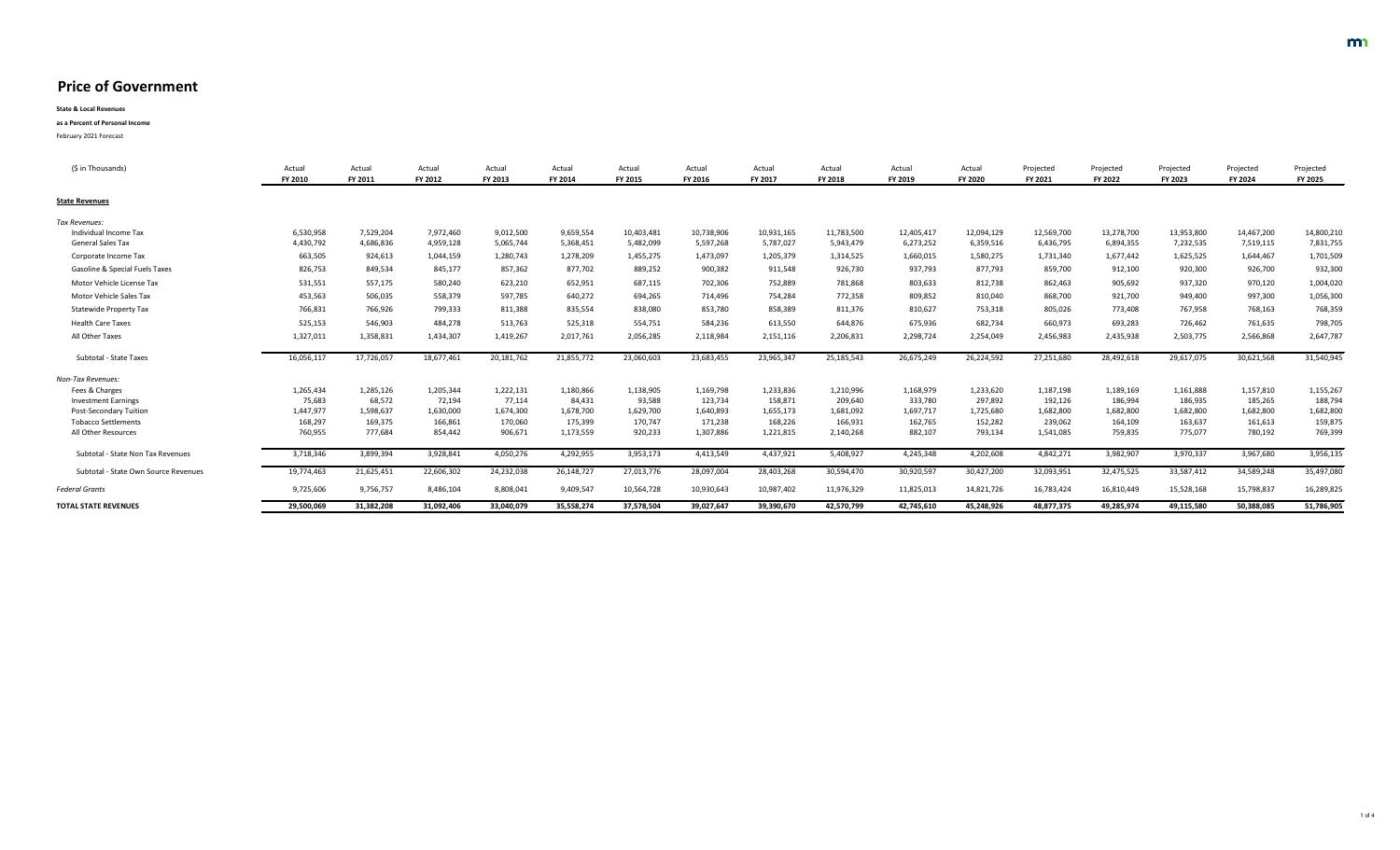**State & Local Revenues**

**as a Percent of Personal Income**

| (\$ in Thousands)                    | Actual<br><b>FY 2010</b> | Actual<br>FY 2011 | Actual<br>FY 2012 | Actual<br>FY 2013 | Actual<br>FY 2014 | Actual<br><b>FY 2015</b> | Actual<br><b>FY 2016</b> | Actual<br>FY 2017 | Actual<br><b>FY 2018</b> | Actual<br>FY 2019 | Actual<br><b>FY 2020</b> | Projected<br>FY 2021 | Projected<br><b>FY 2022</b> | Projected<br><b>FY 2023</b> | Projected<br><b>FY 2024</b> | Projected<br><b>FY 2025</b> |
|--------------------------------------|--------------------------|-------------------|-------------------|-------------------|-------------------|--------------------------|--------------------------|-------------------|--------------------------|-------------------|--------------------------|----------------------|-----------------------------|-----------------------------|-----------------------------|-----------------------------|
| <b>Local Non-School Revenues</b>     |                          |                   |                   |                   |                   |                          |                          |                   |                          |                   |                          |                      |                             |                             |                             |                             |
| Tax Revenues:                        |                          |                   |                   |                   |                   |                          |                          |                   |                          |                   |                          |                      |                             |                             |                             |                             |
| <b>Property Tax</b>                  | 4,875,947                | 4,973,156         | 5,057,424         | 5,300,123         | 5,367,186         | 5,447,952                | 5,575,309                | 5,800,945         | 6,037,866                | 6,349,542         | 6,664,735                | 7,004,602            | 7,141,809                   | 7,437,246                   | 7,769,681                   | 8,107,527                   |
| Sales Tax                            | 281,471                  | 295,212           | 316,217           | 331,528           | 346,540           | 372,913                  | 421,657                  | 470,681           | 509,592                  | 643,382           | 692,577                  | 618,134              | 681,300                     | 716,237                     | 746,528                     | 776,907                     |
| <b>Other Taxes</b>                   | 186,593                  | 172,002           | 175,355           | 176,652           | 215,053           | 261,453                  | 264,258                  | 278,865           | 278,249                  | 297,457           | 309,633                  | 325,864              | 326,790                     | 328,879                     | 339,081                     | 355,477                     |
| Subtotal - Local Taxes               | 5,344,011                | 5,440,369         | 5,548,996         | 5,808,303         | 5,928,779         | 6,082,318                | 6,261,224                | 6,550,492         | 6,825,707                | 7,290,381         | 7,666,945                | 7,948,600            | 8,149,899                   | 8,482,362                   | 8,855,290                   | 9,239,911                   |
| Non-Tax Revenues:                    |                          |                   |                   |                   |                   |                          |                          |                   |                          |                   |                          |                      |                             |                             |                             |                             |
| <b>Special Assessments</b>           | 344,332                  | 347,913           | 321,931           | 338,755           | 368,775           | 355,259                  | 351,391                  | 356,065           | 341,020                  | 330,645           | 330,882                  | 339,304              | 350,881                     | 363,586                     | 377,529                     | 392,198                     |
| <b>Licenses and Permits</b>          | 151,194                  | 157,641           | 170,119           | 189,936           | 206,706           | 227,075                  | 236,008                  | 244,242           | 264,833                  | 267,354           | 285,987                  | 293,823              | 304,510                     | 316,236                     | 329,103                     | 342,652                     |
| <b>Charges for Services</b>          | 1,122,285                | 1,091,618         | 1,101,390         | 1,200,528         | 1,278,007         | 1,294,978                | 1,353,293                | 1,424,662         | 1,513,347                | 1,526,930         | 1,541,125                | 1,576,420            | 1,625,171                   | 1,678,693                   | 1,737,447                   | 1,799,232                   |
| <b>Investment Earnings</b>           | 178,693                  | 143,817           | 189,380           | 118,811           | (48, 374)         | 197,075                  | 101,746                  | 107,694           | 147,112                  | 189,205           | 304,504                  | 243,444              | 248,116                     | 260,522                     | 273,548                     | 287,225                     |
| <b>Selected Enterprise Revenues</b>  | 3,468,110                | 3,432,935         | 3,586,765         | 3,819,575         | 3,786,805         | 3,981,481                | 4,192,176                | 4,339,168         | 4,626,712                | 4,718,088         | 4,881,602                | 5,010,651            | 5,188,755                   | 5,384,277                   | 5,598,626                   | 5,824,044                   |
| <b>Miscellaneous Revenues</b>        | 615,737                  | 512,230           | 504,049           | 483,034           | 489,369           | 499,612                  | 501,240                  | 504,062           | 446,054                  | 535,306           | 519,453                  | 534,288              | 553,846                     | 575,178                     | 598,219                     | 622,443                     |
| Subtotal - Local Non Tax Revenues    | 5,880,351                | 5,686,154         | 5,873,634         | 6,150,639         | 6,081,288         | 6,555,480                | 6,735,854                | 6,975,892         | 7,339,078                | 7,567,528         | 7,863,553                | 7,997,930            | 8,271,279                   | 8,578,492                   | 8,914,472                   | 9,267,794                   |
| Subtotal - Local Own Source Revenues | 11,224,362               | 11,126,523        | 11,422,630        | 11,958,942        | 12,010,067        | 12,637,798               | 12,997,077               | 13,526,383        | 14,164,785               | 14,857,909        | 15,530,498               | 15,946,530           | 16,421,178                  | 17,060,854                  | 17,769,762                  | 18,507,705                  |
| Intergovernmental Revenue:           |                          |                   |                   |                   |                   |                          |                          |                   |                          |                   |                          |                      |                             |                             |                             |                             |
| State Aid                            | 2,587,881                | 2,498,658         | 2,541,924         | 2,499,281         | 2,541,940         | 2,836,470                | 2,980,783                | 3,090,735         | 3,033,383                | 3,359,138         | 3,562,550                | 3,616,833            | 3,609,128                   | 3,674,925                   | 3,716,641                   | 3,772,775                   |
| Local Aid                            | 340,912                  | 308,779           | 333,561           | 330,102           | 409,895           | 391,775                  | 375,941                  | 378,636           | 527,604                  | 331,366           | 413,119                  | 395,409              | 395,409                     | 395,409                     | 395,409                     | 395,409                     |
| Federal Aid                          | 1,077,804                | 1,218,445         | 1,169,494         | 1,121,132         | 985,667           | 1,035,303                | 1,012,298                | 994,062           | 1,002,852                | 1,061,055         | 1,096,376                | 1,965,436            | 1,155,085                   | 1,189,738                   | 1,225,430                   | 1,262,193                   |
| Subtotal - Intergovernmental Revenue | 4,006,597                | 4,025,882         | 4,044,979         | 3,950,515         | 3,937,502         | 4,263,548                | 4,369,022                | 4,463,432         | 4,563,839                | 4,751,559         | 5,072,045                | 5,977,678            | 5,159,622                   | 5,260,072                   | 5,337,480                   | 5,430,377                   |
| TOTAL LOCAL NON-SCHOOL REVENUES      | 15,230,959               | 15,152,405        | 15,467,609        | 15,909,457        | 15,947,569        | 16,901,346               | 17,366,099               | 17,989,815        | 18,728,624               | 19,609,468        | 20,602,543               | 21,924,208           | 21,580,800                  | 22,320,926                  | 23,107,242                  | 23,938,082                  |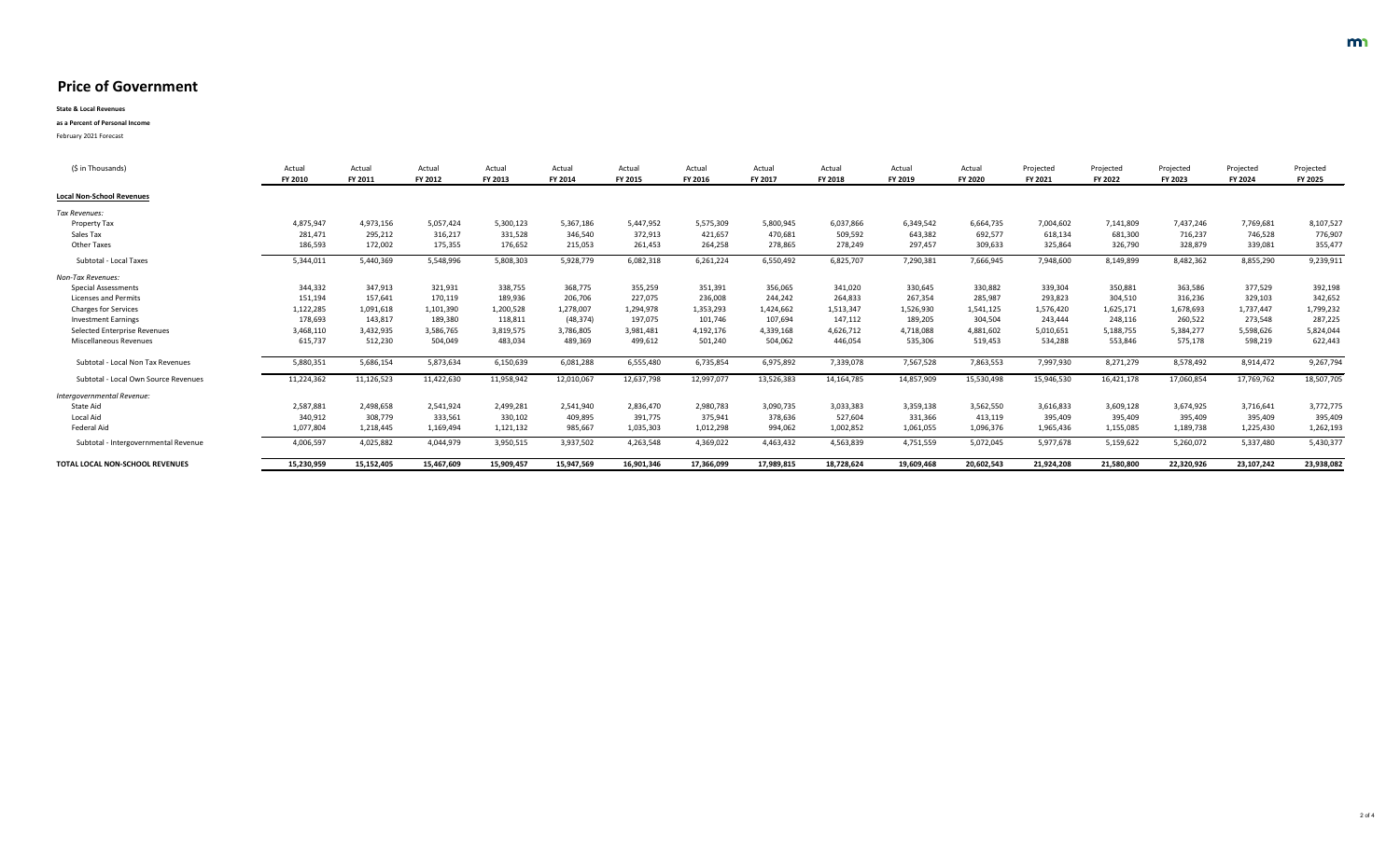**State & Local Revenues**

**as a Percent of Personal Income**

| (\$ in Thousands)                              | Actual<br>FY 2010 | Actual<br>FY 2011 | Actual<br><b>FY 2012</b> | Actual<br>FY 2013 | Actual<br>FY 2014 | Actual<br><b>FY 2015</b> | Actual<br><b>FY 2016</b> | Actual<br>FY 2017       | Actual<br><b>FY 2018</b> | Actual<br><b>FY 2019</b> | Actual<br><b>FY 2020</b> | Projected<br>FY 2021 | Projected<br><b>FY 2022</b> | Projected<br><b>FY 2023</b> | Projected<br>FY 2024 | Projected<br><b>FY 2025</b> |
|------------------------------------------------|-------------------|-------------------|--------------------------|-------------------|-------------------|--------------------------|--------------------------|-------------------------|--------------------------|--------------------------|--------------------------|----------------------|-----------------------------|-----------------------------|----------------------|-----------------------------|
| <b>School District Revenues</b>                |                   |                   |                          |                   |                   |                          |                          |                         |                          |                          |                          |                      |                             |                             |                      |                             |
| Tax Revenues:                                  |                   |                   |                          |                   |                   |                          |                          |                         |                          |                          |                          |                      |                             |                             |                      |                             |
| <b>Property Tax</b>                            | 2,056,723         | 2,122,599         | 2,162,072                | 2,262,056         | 2,297,370         | 2,339,265                | 2,448,645                | 2,619,632               | 2,682,117                | 2,862,966                | 3,082,235                | 3,283,358            | 3,344,805                   | 3,495,297                   | 3,660,803            | 3,791,115                   |
| <b>Taconite Production Tax</b>                 | 8,667             | 8,805             | 7,679                    | 7,606             | 7,257             | 8,908                    | 9,119                    | 8,664                   | 8,598                    | 8,088                    | 7,851                    | 8,995                | 10,219                      | 9,665                       | 9,765                | 9,865                       |
| <b>Subtotal - School District Tax Revenues</b> | 2,065,390         | 2,131,404         | 2,169,751                | 2,269,662         | 2,304,627         | 2,348,173                | 2,457,764                | 2,628,296               | 2,690,715                | 2,871,054                | 3,090,086                | 3,292,353            | 3,355,024                   | 3,504,962                   | 3,670,568            | 3,800,980                   |
| Non-Tax Revenues:                              |                   |                   |                          |                   |                   |                          |                          |                         |                          |                          |                          |                      |                             |                             |                      |                             |
| Fee Revenue                                    | 487,304           | 493,927           | 509,731                  | 516,350           | 526,486           | 518,615                  | 545,579                  | 567,228                 | 586,260                  | 609,841                  | 495,486                  | 505,396              | 515,504                     | 525,814                     | 536,330              | 547,057                     |
| <b>Other Miscellaneous Revenue</b>             | 266,948           | 261,008           | 261,224                  | 248,829           | 264,903           | 264,603                  | 304,628                  | 295,130                 | 315,310                  | 353,881                  | 340,552                  | 343,957              | 347,397                     | 350,871                     | 354,379              | 357,923                     |
| Subtotal - School District Non Tax Revenues    | 754,252           | 754,935           | 770,955                  | 765,179           | 791,389           | 783,218                  | 850,207                  | 862,358                 | 901,570                  | 963,722                  | 836,038                  | 849,353              | 862,901                     | 876,685                     | 890,709              | 904,980                     |
| Subtotal - School Dist Own Source Revenues     | 2,819,642         | 2,886,339         | 2,940,706                | 3,034,841         | 3,096,016         | 3,131,391                | 3,307,971                | 3,490,654               | 3,592,285                | 3,834,776                | 3,926,124                | 4,141,706            | 4,217,925                   | 4,381,647                   | 4,561,277            | 4,705,960                   |
| Intergovernmental Revenue:                     |                   |                   |                          |                   |                   |                          |                          |                         |                          |                          |                          |                      |                             |                             |                      |                             |
| <b>State Aid</b>                               | 6,755,240         | 6,868,597         | 7,007,915                | 7,285,035         | 7,527,881         | 8,124,733                | 8,401,294                | 8,756,732               | 9,081,450                | 9,377,205                | 9,605,194                | 9,857,008            | 9,952,623                   | 10,177,132                  | 10,334,022           | 10,447,949                  |
| <b>State Paid Tax Credits</b>                  | 9,592             | 9,567             | 10,184                   | 9,934             | 9,766             | 9,661                    | 9,784                    | 10,671                  | 10,453                   | 10,545                   | 10,528                   | 11,630               | 11,858                      | 11,477                      | 11,610               | 11,717                      |
| <b>Education Homestead Credit</b>              |                   |                   |                          |                   |                   |                          |                          | $\overline{0}$          |                          |                          |                          | $\overline{0}$       |                             | $\mathbf 0$                 |                      |                             |
| <b>Education Agricultural Credit</b>           |                   |                   |                          |                   |                   |                          |                          |                         |                          |                          |                          |                      |                             |                             |                      |                             |
| Market Value Homestead Credit                  | 53,994            | 57,165            | 60,934                   | 132               |                   |                          |                          |                         |                          |                          |                          |                      |                             |                             |                      |                             |
| Homestead Agric Land MV Credit                 | 5,624             | 5,470             | 5,345                    | 5,279             | 5,134             | 5,021                    | 8,801                    | 9,101                   | 8,667                    | 8,544                    | 8,683                    | 8,410                | 8,096                       | 8,096                       | 8,096                | 8,096                       |
| Ag School Bond Credit                          |                   |                   |                          |                   |                   |                          | - 0                      | $\overline{\mathbf{0}}$ |                          | 36,033                   | 38,055                   | 57,040               | 62,435                      | 70,826                      | 83,953               | 85,275                      |
| Local Aid                                      | 43,389            | 40,314            | 40,927                   | 43,350            | 47,235            | 52,039                   | 51,359                   | 50,215                  | 50,412                   | 50,245                   | 48,760                   | 50,709               | 50,709                      | 50,709                      | 50,709               | 50,709                      |
| Federal Aid                                    | 1,362,002         | 905,266           | 797,199                  | 709,503           | 695,420           | 699,270                  | 713,583                  | 744,012                 | 749,207                  | 775,769                  | 825,597                  | 1,219,362            | 799,275                     | 807,268                     | 815,341              | 823,494                     |
| Subtotal - Intergovernmental Revenue           | 8,229,841         | 7,886,379         | 7,922,504                | 8,053,233         | 8,285,436         | 8,890,724                | 9,184,821                | 9,570,731               | 9,900,189                | 10,258,341               | 10,536,817               | 11,204,159           | 10,884,996                  | 11,125,508                  | 11,303,731           | 11,427,240                  |
| <b>TOTAL SCHOOL DISTRICT REVENUES</b>          | 11,049,483        | 10,772,718        | 10,863,210               | 11,088,074        | 11,381,452        | 12,022,115               | 12,492,792               | 13,061,385              | 13,492,474               | 14,093,117               | 14,462,941               | 15,345,865           | 15,102,921                  | 15,507,155                  | 15,865,008           | 16,133,200                  |